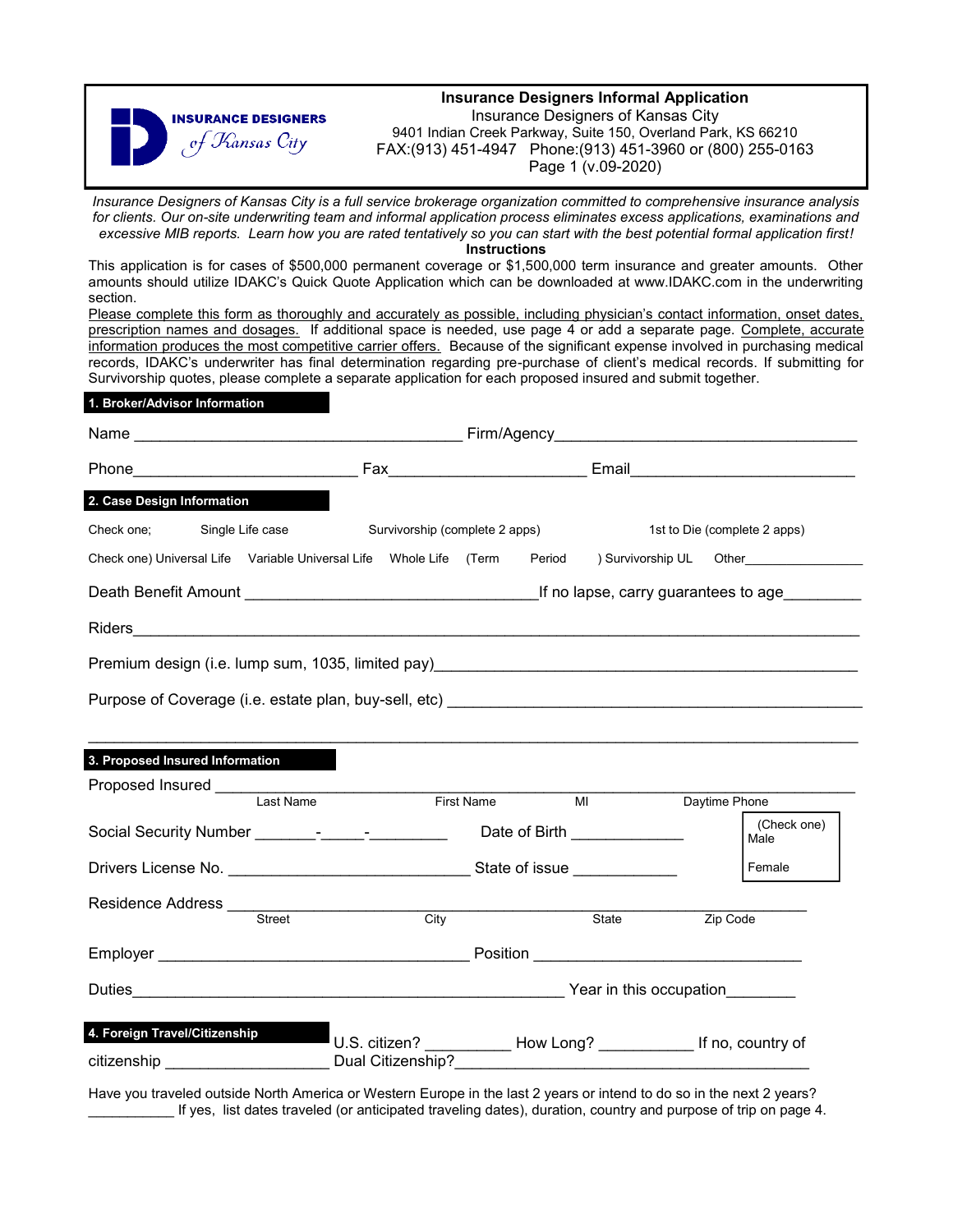

B) Have you ever been rated substandard, declined or postponed when applying for Life, LTC or DI insurance? Please include date and explain:

#### **6. Lifestyle and Avocation Information**

| A) Have you flown or do you intend to fly other than as a fare paying passenger on a commercial airline in the last 2<br>years or the next 2 years?<br>If yes, Number of dives last year_______ Anticipated dives next 12 months_________ Maximum depth__________<br>Purpose of diving (i.e. vacation, commercial, instructor) | If yes, hours flown last year ______ Anticipated hours next 12 months ______ |                    |
|--------------------------------------------------------------------------------------------------------------------------------------------------------------------------------------------------------------------------------------------------------------------------------------------------------------------------------|------------------------------------------------------------------------------|--------------------|
| C) Have you engaged or plan to engage in any type of motor vehicle or boat racing?<br>If yes, please provide complete details on license type, circuit, frequency                                                                                                                                                              |                                                                              |                    |
| D) Have you engaged in or do you plan to engage in any mountain climbing, sky diving or any other hazardous<br>sports or activities? If yes, please provide details immediately below or on page 4 if more space is needed.                                                                                                    |                                                                              |                    |
| E) Have you had any moving violations or been cited for driving while impaired?<br>Please provide details and date of occurrences                                                                                                                                                                                              |                                                                              |                    |
| F) Have you declared bankruptcy, or been convicted of a felony offense in the last 10 years?<br>Please provide details                                                                                                                                                                                                         |                                                                              |                    |
| G) Do you use any tobacco or nicotine products presently?<br>How many years?                                                                                                                                                                                                                                                   | Type & Amount per day                                                        | Any plans to quit? |
| H) Have you ever used tobacco in any form? (check one) cigarettes cigar chew<br>Date last used                                                                                                                                                                                                                                 | Type & Amount per day                                                        | snuff<br>pipe      |
| J) Do you consume drugs other than prescribed by a physician?<br>Please provide details                                                                                                                                                                                                                                        |                                                                              |                    |
| K) Do you consume alcohol?                                                                                                                                                                                                                                                                                                     | If yes, please specify type, quantity and frequency                          |                    |
| L) Have you ever been treated for, or recommended to seek treatment for alcohol or drug abuse?<br>Please provide details                                                                                                                                                                                                       |                                                                              |                    |
| M) Do you exercise regularly?                                                                                                                                                                                                                                                                                                  | If yes, please specify type, duration and frequency per week                 |                    |
| N) Do you manage your diet?                                                                                                                                                                                                                                                                                                    | Please explain                                                               |                    |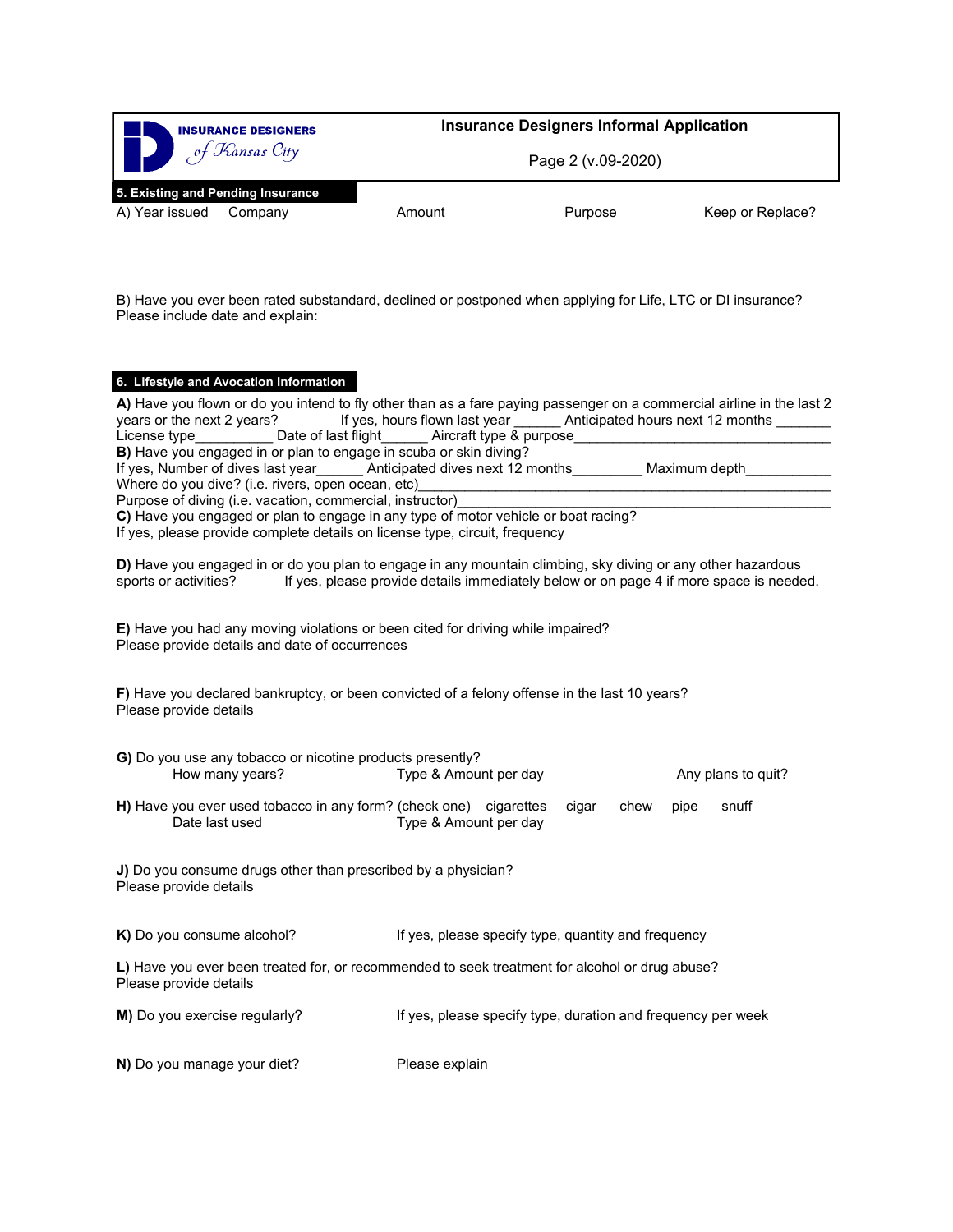| <b>INSURANCE DESIGNERS</b>                                                                                                                                                                    | <b>Insurance Designers Informal Application</b><br>Page 3 (v.09-2020)                                                                  |  |                                                                                            |  |  |
|-----------------------------------------------------------------------------------------------------------------------------------------------------------------------------------------------|----------------------------------------------------------------------------------------------------------------------------------------|--|--------------------------------------------------------------------------------------------|--|--|
| of Kansas City                                                                                                                                                                                |                                                                                                                                        |  |                                                                                            |  |  |
| 7. Medical Information                                                                                                                                                                        |                                                                                                                                        |  |                                                                                            |  |  |
| Weight<br>A) Height<br>If yes, please explain                                                                                                                                                 |                                                                                                                                        |  | Any change greater than 10 pounds in the last 2 years?                                     |  |  |
| B) Medications Please list prescription and non– prescription medications used below be sure to include;<br>Date started Medication & Dosage Purpose Prescribing Doctor's name Results of use |                                                                                                                                        |  |                                                                                            |  |  |
| 8. Medical Care Providers Information<br>Primary Care Physician's                                                                                                                             | Please provide complete information for all doctors and health care facilities that have<br>continue on page 4 or add a separate page. |  | consulted with, or treated you in the last 10 years. If additional space is needed, please |  |  |
|                                                                                                                                                                                               |                                                                                                                                        |  |                                                                                            |  |  |
| Address (street)<br>Date and purpose & results of last visit                                                                                                                                  | _________________(city)_________________(State)_____(Zip)__________                                                                    |  |                                                                                            |  |  |
|                                                                                                                                                                                               |                                                                                                                                        |  |                                                                                            |  |  |
| Address (street)__________________________(city)_______________(State)_____(Zip)__________                                                                                                    |                                                                                                                                        |  |                                                                                            |  |  |
| Date and purpose & results of last visit                                                                                                                                                      |                                                                                                                                        |  |                                                                                            |  |  |
| Specialist or other Care Provider Manual Account of the Specialist or other Care Provider                                                                                                     |                                                                                                                                        |  | Phone #__ _________________                                                                |  |  |
|                                                                                                                                                                                               |                                                                                                                                        |  |                                                                                            |  |  |
|                                                                                                                                                                                               |                                                                                                                                        |  |                                                                                            |  |  |

**9. Medical Questions**

*Please provide details (diagnosis, onset date, duration of condition, treatments and current status) to any "Yes" answers on the next page*

Within the last 10 years, have you had symptoms of, or been told by a physician that you have had or have;

- A) Chest pain, shortness of breath, heart murmur, high blood pressure, stroke (TIA), irregular heartbeat or any other disease or disorder of the heart or arteries?
- B) Diabetes, elevated blood sugar or glucose intolerance or disease of any glands?
- C) Mental or emotional disorder, nervous breakdown, convulsions, epilepsy, paralysis or any other disorder of the brain or nervous system?
- D) Arthritis, gout or any bone, joint, muscle or skin disorder?
- E) Asthma, bronchitis, pneumonia, emphysema or any lung disorder?
- F) Cirrhosis, hepatitis, ulcer, colitis, diverticulitis, ileitis, or other disease of the liver, gall bladder, pancreas, stomach or intestines?
- G) Prostate or testicular disease, disease of the uterus, ovaries or breasts?
- H) Anemia, leukemia, clotting disorders, platelet disorders, infections, or sources of blood loss?
- I) Disorder of the urinary tract or kidneys, sugar, albumin or blood in the urine?
- J) Cancer or tumors of any kind, malignant or benign?
- K) Any other health impairment or medically treated condition not yet mentioned?
- L) Been advised to seek treatment for any impairment or condition that has not been treated?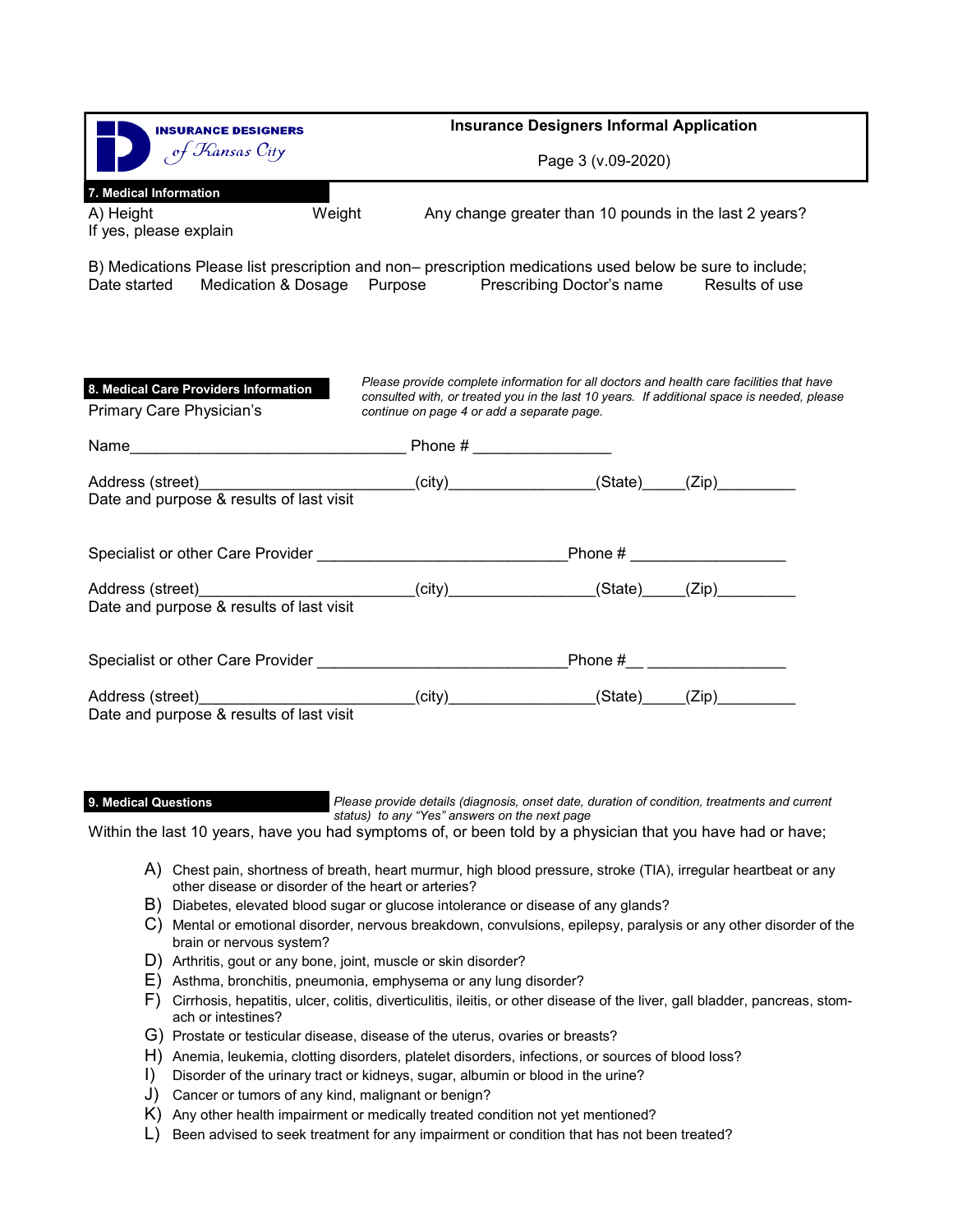

## **Insurance Designers Informal Application**

Page 4 (v.09-2020)

### **General and Medical Question Responses/Details**

*Please provide the question number and details as appropriate. For Medical questions, Please provide as much detail as possible regarding diagnosis, onset date, duration of condition, treatments, current status and caregiver/ provider with contact information (if different from those listed in section 8.)* 

| Question # | Dates | Details |
|------------|-------|---------|
|            |       |         |
|            |       |         |
|            |       |         |
|            |       |         |
|            |       |         |
|            |       |         |
|            |       |         |
|            |       |         |
|            |       |         |
|            |       |         |
|            |       |         |
|            |       |         |
|            |       |         |
|            |       |         |
|            |       |         |
|            |       |         |
|            |       |         |
|            |       |         |
|            |       |         |
|            |       |         |
|            |       |         |
|            |       |         |
|            |       |         |
|            |       |         |
|            |       |         |
|            |       |         |
|            |       |         |
|            |       |         |
|            |       |         |
|            |       |         |
|            |       |         |
|            |       |         |
|            |       |         |
|            |       |         |
|            |       |         |
|            |       |         |
|            |       |         |
|            |       |         |
|            |       |         |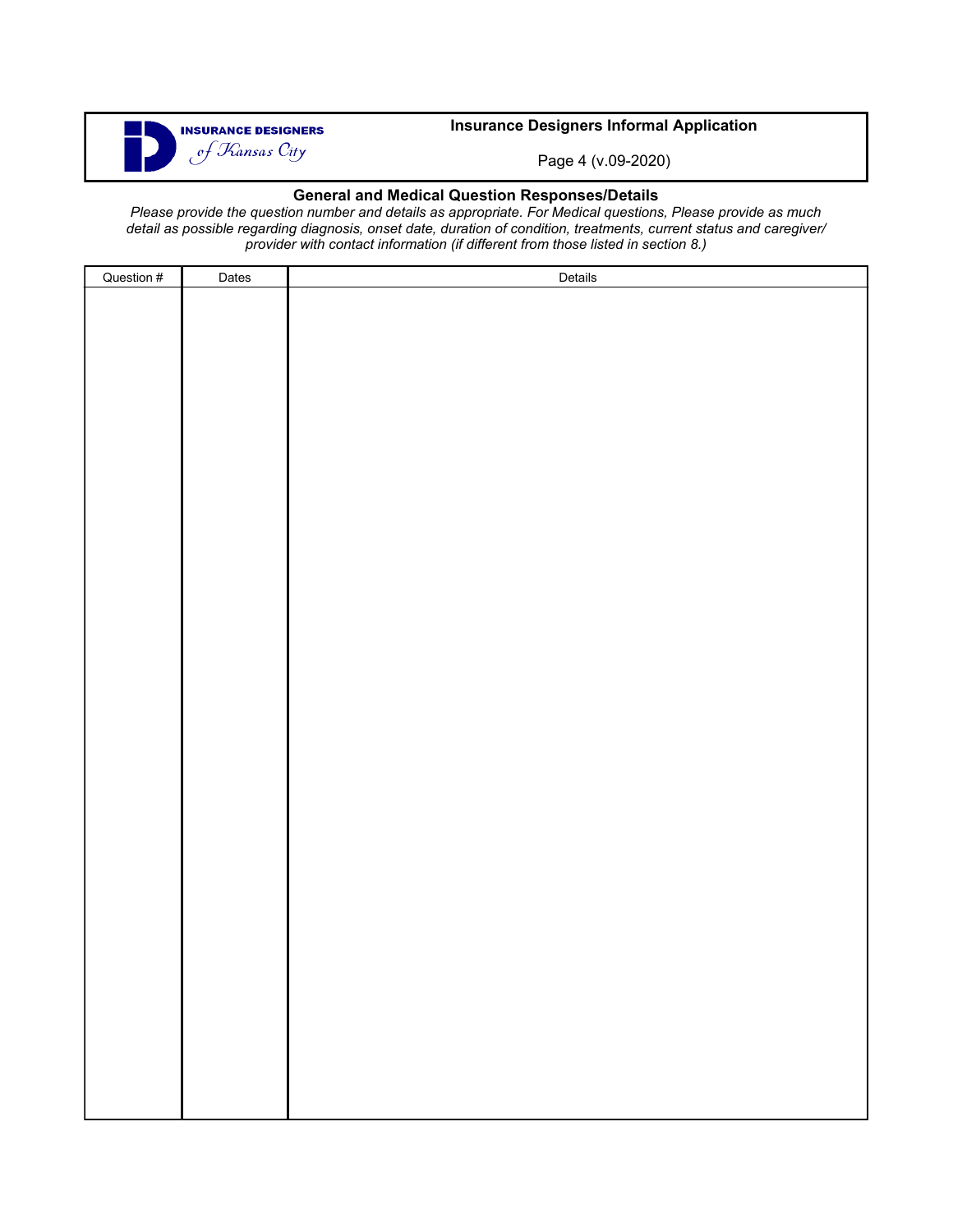

#### **AUTHORIZATION FOR RELEASE OF HEALTH-RELATED INFORMATION**  This authorization complies with the HIPAA Act and Privacy Rules Page 5 (v.09-2020)

| Patient Name                                                                      |                     |
|-----------------------------------------------------------------------------------|---------------------|
| Date of Birth                                                                     | Social Security No. |
| This authorization is for Release of Health-Related Information to the following: |                     |

Address\_\_\_\_\_\_\_\_\_\_\_\_\_\_\_\_\_\_\_\_\_\_\_\_\_\_\_\_\_\_City\_\_\_\_\_\_\_\_\_\_\_\_\_\_\_\_\_\_\_\_\_State\_\_\_\_\_\_Zip\_\_\_\_\_\_\_\_\_

Name\_\_\_\_\_\_\_\_\_\_\_\_\_\_\_\_\_\_\_\_\_\_\_\_\_\_\_\_\_\_\_\_\_\_\_\_\_\_\_\_\_\_\_\_\_\_\_\_\_\_\_\_\_\_\_\_\_\_\_\_\_\_\_\_\_\_\_\_\_\_\_\_\_\_\_\_\_\_

My Providers are any health plan physician, health care professional, hospital, clinic, laboratory, pharmacy, pharmacy benefits manager, medical facility, or other health care provider that has provided payment, treatment or services to me or on my behalf. This includes psychotherapy care. My Protected Health Information is my entire medical record and other health information. It includes information such as: the diagnosis or treatment of Human Immunodeficiency Virus (HIV) infection, sexually transmitted diseases and mental illness; the use of alcohol, drugs, and tobacco; and psychotherapy notes.

I authorize my Providers to disclose my Protected Health Information to the above name company or person(s); their agents, employees and representatives.

By signing below: 1) I acknowledge that any agreements I make that restrict my Protected Health Information do not apply to this authorization; and 2) I instruct My Providers to release and disclose my Protected Health Information without restriction.

This Protected Health Information is to be disclosed under this Authorization so that the above named may: 1) underwrite my application for coverage, make eligibility, risk rating, policy issuance and enrollment determinations; 2) obtain reinsurance; 3) administer claims and determine or provide coverage and benefits; 4)administer coverage; and 5) conduct other activities that are allowed or required by law and relate to any coverage I have or have applied for with the above named. This authorization shall remain in force for 30 months following the date below. A copy of this Authorization is as valid as the original. I understand that I have the right to revoke this authorization at any time by doing so in writing and presenting the written revocation to the above named. I understand that the revocation will not apply to information that has already been released in response to this authorization. I understand that the revocation will not apply to an insurance company when the law provides my insurer with the right to contest a claim under my policy.

I understand that authorizing the disclosure of this health information is voluntary. I can refuse to sign this authorization. I understand that My Providers may not refuse to provide treatment or payment for health care services if I refuse to sign this Authorization. I further understand that if I refuse to sign this Authorization to release my Protected health Information, the above named may not be able to assist me in processing my application. I acknowledge that I have received a copy of this Authorization.

Patient or personal representative signature example of the state of the state of Date

Authorized Insurance Carriers

4Pluris LLC., 21st Services, Portamedic & Equifax Services, AIG Life, All-American Life Insurance Companies, Allianz Life, American General Life Insurance Company, American National Life Insurance Company, Asher Group, LLC., Assurity Life, AVS Underwriting, LLC., Accordia Life/Global Atlantic Financial Group, Equitable, Life Insurance Settlements, Inc., Banner Life/Legal & General, Canada Life, Columbus Life, Coventry First, Pacific Life, Genworth Financial Companies, Gerber Life, Hartford, ING/VOYA Companies, John Han-cock, John Hancock USA, Independent Funding Group, Insurance Designers, Lifetrust LLC, Lincoln National Life, Maple Life Financial, Inc., Mass Mutual, Metropolitan Life Companies, Minnesota Life, Mutual of Omaha/United of Omaha, National Life Group/Life of the Southwest, Nationwide Financial, New York Life, North American Company for Life and Health Insurance, OneAmerica/Satte Life, Oxford Life, Pacific Mutual, Peachtree, Phoenix Life Insurance Company, Principal National Life/Principal Life Insurance, Protective Life, Prudential Life, Secu-rity Life of Denver Insurance Company, Symetra Life, Transamerica Life Companies/Western Reserve Life, Travelers, Trinity Financial Ser-vices LLC, Twenty6 West Financial LLC, U.S.G. Life Insurance Company, Welcome Funds, Zurich Life.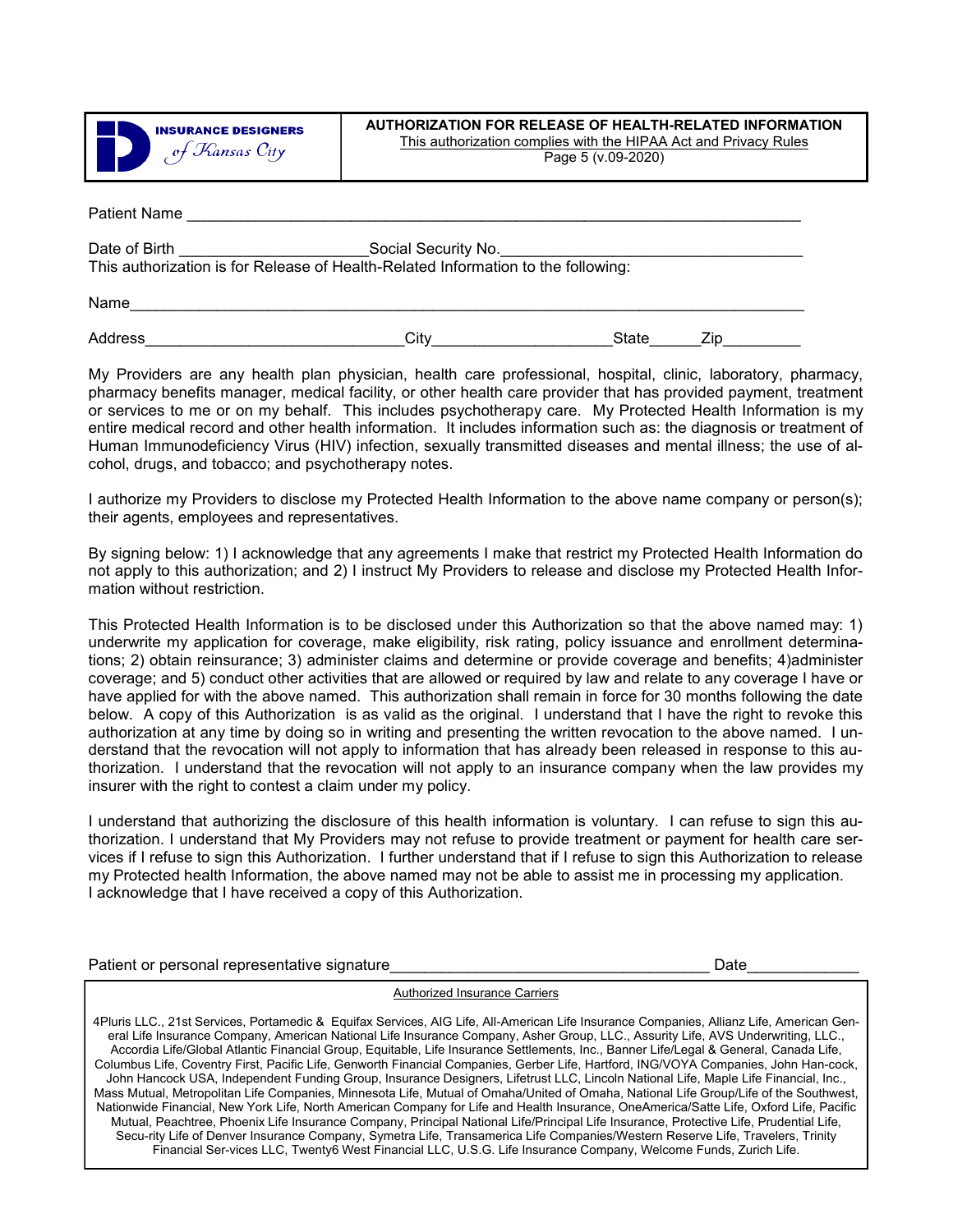

**Insurance Designers Informal Application** 

Page 6 (v.09-2020)

# **Notice of Information Practices Provided by Insurance Designers GIVE THIS PAGE TO THE PROPOSED INSURED**

### **Collection of Information**

To underwrite your insurance, information my be collected concerning your age, occupation, physical condition, health history, avocations, or other information necessary to determine appropriate premium rates. The companies listed below may obtain information from medical practitioners or institutions which have provided care to you or your family and from your employers, business associates, friends, neighbors, other insurance companies, the Medical Information Bureau, (MIB), or from an Investigative Consumer Report prepared by an independent reporting firm. If they request such an Investigative Consumer Report, you have the right to ask to be interviewed and, upon written request, to receive the contents of the report from the reporting company. If the report affects your application as requested, they will so notify you and provide you with the name and address of the reporting firm. Further information on the nature and scope of the reports will be provided upon written request to the companies listed below. You may request their address by writing to Insurance Designers, 9401 Indian Creek Parkway, Suite 150, Overland Park, KS 66210

## **Medical Information Bureau**

The companies listed below will treat information regarding you as confidential. They may make a brief report to the Medical Information Buereau, a non -profit membership organization of the life insurance companies. It operates an information system exchange for its members. The Bureau, upon written request, will give information it may have in its file to a member company: 1) if you apply to a member company for life or health insurance; or 2) if you make a claim for medical benefits. If you send a request to the Bureaus, it will arrange to disclose the information it may have in your file. Medical information will be disclosed only to your attending physician. If you question the accuracy of information in the Bureau's file, you may seek correction. The address of the Bureau's information office is P.O. Box 105 Essex Station, Boston, MA 02112. The phone number is (617) 426-3660.

### **Authorized Insurance Carriers**

**4Pluris LLC., 21st Services, Portamedic & Equifax Services, AIG Life, All-American Life Insurance Companies, Allianz Life, American General Life Insurance Company, American National Life Insurance Company, Asher Group, LLC., Assurity Life, AVS Underwriting, LLC., Accordia Life/Global Atlantic Financial Group, AXA Advisors/Equitable/MONY Life Insurance Companies, Life Insurance Settlements, Inc., Banner Life/ Legal & General, Canada Life, Co-lumbus Life, Coventry First, Pacific Life, Genworth Financial Companies, Gerber Life, Hartford, ING/VOYA Companies, John Hancock, John Hancock USA, Independent Funding Group, Insurance Designers, Life-trust LLC, Lincoln National Life, Maple Life Financial, Inc., Mass Mutual, Metropolitan Life Companies, Min-nesota Life, Mutual of Omaha/United of Omaha, National Life Group/Life of the Southwest, Nationwide Fi-nancial, New York Life, North American Company for Life and Health Insurance, Oxford Life, OneAmerica/State Life, Pacific Mutual, Peachtree, Phoenix Life Insurance Company, Principal National Life/Principal Life Insurance, Protective Life, Prudential Life, Security Life of Denver Insurance Company, Symetra Life, Trans-america Life Companies/Western Reserve Life, Travelers, Trinity Financial Services LLC, Twenty6 West Financial LLC, U.S.G. Life Insurance Company, Welcome Funds, Zurich Life.**